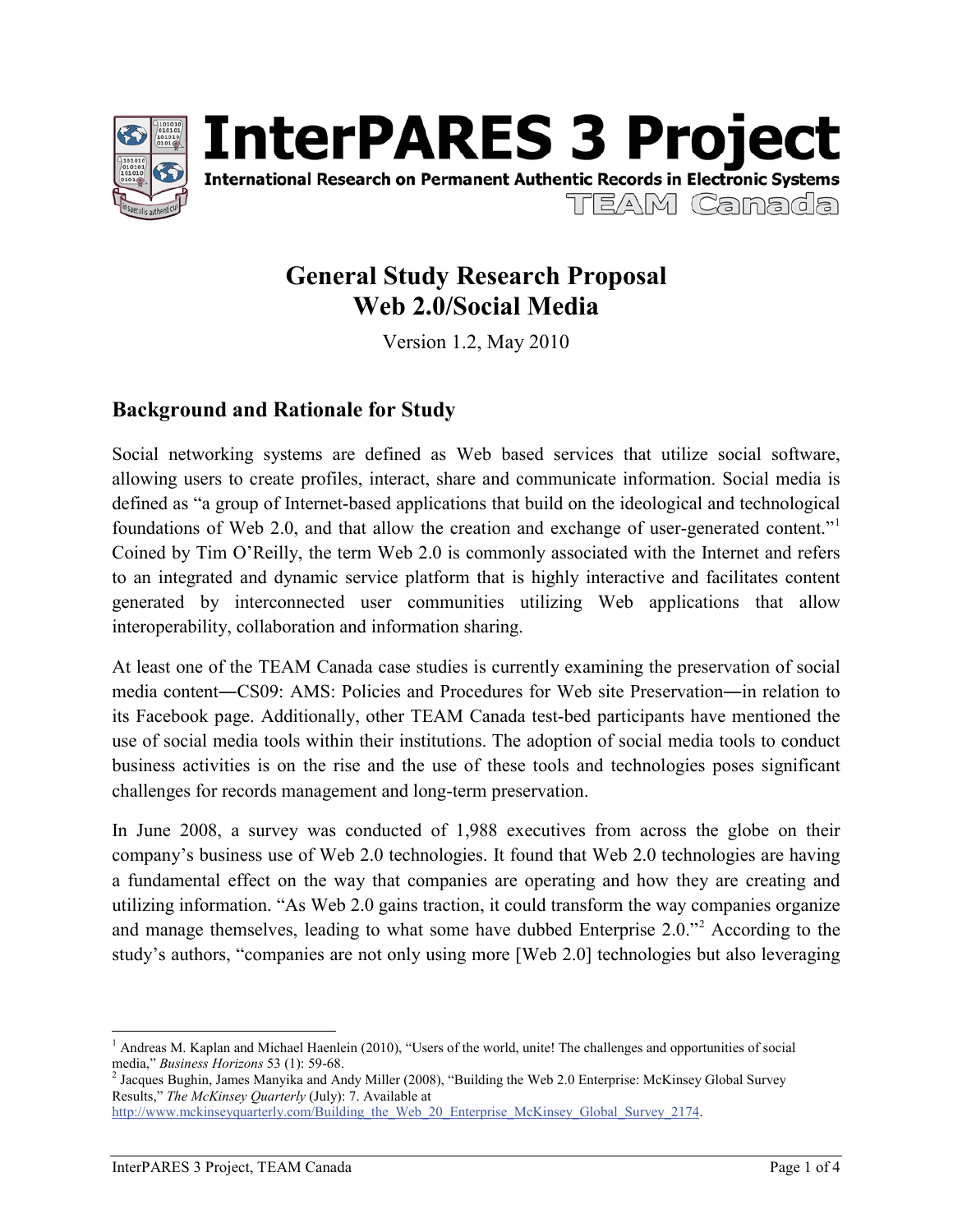them to change management practices and organizational structures,"<sup>3</sup> indicating the potential for companies to be utilizing these Web 2.0 technologies for the creation of records.

To understand the importance of the possible implications of social media for records creation and archives, one need only look to the recent announcement that the Library of Congress will be archiving all public tweets since Twitter launched in 2006. 4 Commenting on the announcement, David S. Ferriro the Archivist of the Unites States posted to his blog:

In the world of electronic records, this is a historic announcement. In my first post, I said "electronic records are now a fundamental part of our documentary record." The donation of billions of tweets to the Library of Congress is a profound example of the changing fabric of our records.<sup>5</sup>

Not only is *what* Ferriro said important, but *how* he said it, through his blog "AOTUS: Collector in Chief," is also worth examination. The evolution of the Web to Web 2.0 and the tools and technologies of social media are contributing to the "changing fabric of records" and records creation and requires further investigation in order to understand contemporary record creating practices and the potential implications for archival and records management theory and practice.

With the adoption of Web 2.0 and social media tools and technologies in the creation of records, the potential exists for organizations to cede internal control over the records management process and storage of records within dedicated, proprietary corporate recordkeeping systems to external third parties. This raises concerns about privacy, security and ownership of information as well as an organization's ability to preserve authentic records created with these tools over the long term.

### **Research Objectives**

The objectives of this research are to identify and evaluate the potential consequences of the use of Web 2.0 technologies on existing records management and archival theory and practices and, on the basis of such analysis, to make recommendations for future research to examine these consequences in greater detail with the aim of devising concrete Web 2.0 policy and procedure recommendations.

To achieve this goal, two key objectives have been identified:

to identify whether, and in which ways, the production of digital information objects using Web 2.0 technologies is resulting in records creation; and

 $\overline{a}$ <sup>3</sup> Ibidem.

<sup>&</sup>lt;sup>4</sup> Nate Anderson, "Why the Library of Congress cares about archiving our tweets," ARS Techinca. Available at: http://arstechnica.com/tech-policy/news/2010/04/why-is-the-us-govt-archiving-your-tweets-we-ask-<br>them.ars?utm\_source=rss&utm\_medium=rss&utm\_campaign=rss (accessed April 19, 2010).

 $\overline{\text{S}}$  David Ferriro, "Tweets: What We Might Learn From Mundane Details," AOTUS: Collector in Chief blog, The National Archives, April 16, 2010. Available at: http://blogs.archives.gov/aotus/?p=172 (accessed April 19, 2010).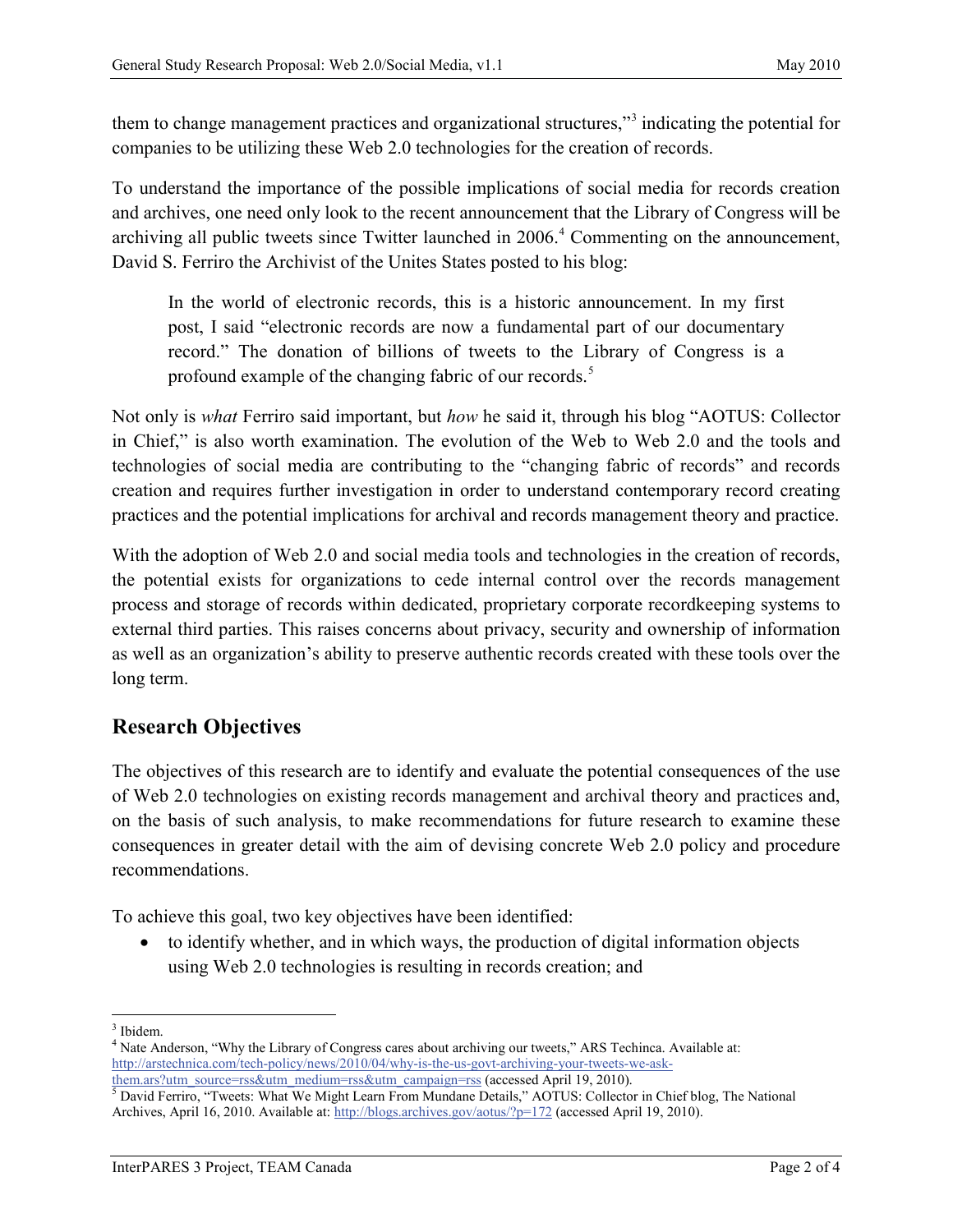to assess the potential impact of the use of Web 2.0 technologies on the ability of records managers and archivists in different jurisdictions, regardless of the legal-administrative or socio-cultural environment, to effectively identify, manage and preserve possible records generated by public and private sector organizations and their clients, customers and business partners, using such technologies.

## **Research Questions**

- In what ways are individuals and organizations using Web 2.0 technologies to conduct their activities or business?
- Do the information by-products produced by these business practices, and the Web 2.0 technologies being used to enable them, have the characteristics of a record? If they do, are they being treated as records? If they do not, can the Web 2.0 systems be modified to ensure that if they generate digital records, these records can be effectively managed and preserved?
- Can the existing theoretical and methodological constructs and strategies for creating/identifying, managing and preserving digital records in interactive and dynamic systems adequately accommodate any identified changes:
	- (1) in the concept of recordness; and
	- (2) in the way that digital records are generated, used, managed and preserved in Web 2.0 systems?

## **Research Methodology**

The research methodology for this study will involve:

- 1. Definitions of Web 2.0 and social media terminology gleaned from the literature;
- 2. An analysis of existing scholarly and grey literature, and user surveys on the adoption of Web 2.0 tools and technologies by public and private sector organizations in relation to the impact of these technologies on corporate culture and records management practices—particularly with respect to changes to traditional management practices, organizational structures and business processes;
- 3. Analysis of the technological context of Web 2.0 systems and social media tools and technologies in light of the concepts associated with, and the characteristics integral to the identification of, digital records as identified by the InterPARES Project;
- 4. A Web-based survey of the use of Web 2.0 technologies to support business activities within public and private sector organizations and the impact of such practices on the creation, use, management and long-term preservation of digital records;
- 5. Semi-structured interviews with InterPARES 3 test-bed partners investigating their use of Web 2.0 and social media tools for the creation, maintenance and preservation of records; and